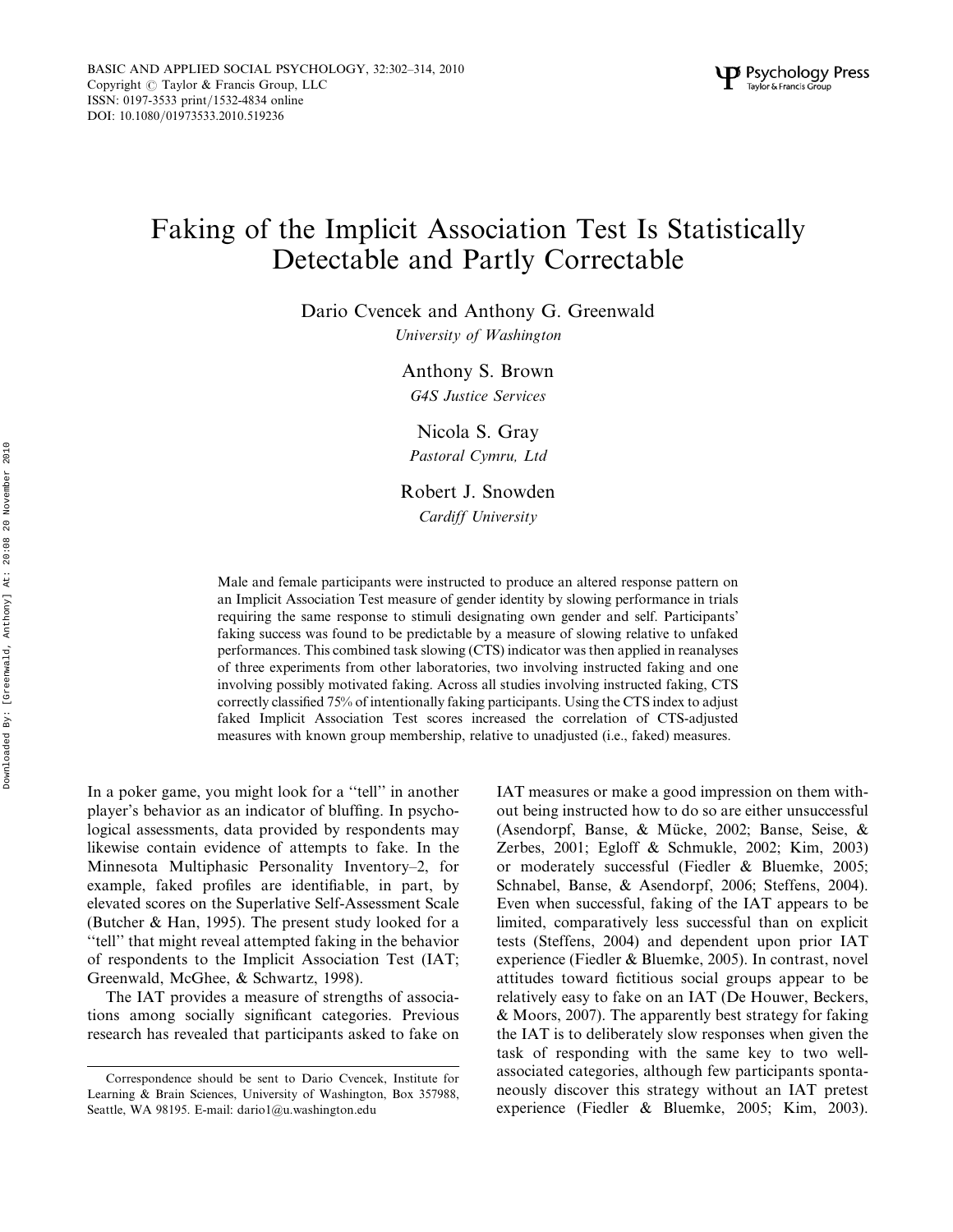For example, in the gender identity IAT used in the present research, men can fake to appear as femaleidentified if they deliberately slow responding in a task that requires the same response to both male words and self-referring pronouns.

The present research sought to identify an indicator of deliberate slowing of responses that might mark faked IAT performances. Participants first took a baseline gender identity IAT and were later asked to fake one of their two subsequent IATs by using a slowing strategy.

Instructing participants how to fake in order to develop an index of faking may appear circular (or even trivial) at first. However, imagine a researcher who is trying to develop a measure of presence of HIV infection. To develop such a measure, the researcher needs to know who is infected and who is not. Similarly, a researcher who is trying to develop a measure for detecting faking needs to have knowledge of who is faking to estimate the accuracy of the new measure.

In the present research, participants first took a baseline gender identity IAT and were later asked to fake one of their two subsequent IATs by using a slowing strategy. Several possible indexes of slowing were then evaluated for their ability to predict amount of faking on a subsequent IAT. The best performing index, which distinguished fakers from nonfakers with 80% accuracy, was tested using data from two previous experiments in which participants had been instructed to fake their IAT scores and a third in which participants were possibly motivated to fake. Last, the use of this indicator to statistically adjust potentially faked IAT scores was tested.

## STUDY 1: NEW EXPERIMENT: INSTRUCTED FAKING OF GENDER IDENTITY

### Method

Participants. Participants were 47 introductory psychology students (23 male, 24 female;  $M$  age = 18.9,  $SD = .85$ ). All participants were tested individually and received course credit for participation.

Materials. Each participant was seated in an individual cubicle equipped with a desktop computer. After completing consent and demographic forms, participants learned that they would be classifying words representing four concepts: self (represented by self, me, I, mine, my), other (other, they, them, theirs, their), male (male, man, boy, him, he), and female (female, woman, girl, her, she). Inquisit (Millisecond Software, Seattle, WA) was used to present stimuli as well as record the response times.

Procedure. Participants completed three gender identity IATs, each assessing association of self with male or female gender. The second or third of these three IATs was faked in response to instructions. In the first gender identity IAT, participants started with a block of 20 trials, in which they practiced sorting self and other items. They responded to self items by pressing a response button on the left side of the keyboard (i.e., D) and to other items by pressing a response button on the right side of the keyboard (i.e., K). After that, participants completed another block of 20 trials in which they practiced sorting male items and female items using the same two response buttons.

Following these two single discrimination tasks, participants completed two combined discrimination tasks in which all four categories were used. Each combined task consisted of two blocks of trials: The first block consisted of 30 trials, and the second block consisted of 40 trials. During the combined tasks, two of the four categories were mapped onto the same response key. In the self/male pairing, self items and male words shared a response key as did *other* and *female* items. In the self/female pairing, these were reversed—self was paired with *female*, and *other* with *male*. Before the second combined task, participants completed an additional 30-trial, single task block, which practiced the reversal of key assignments for the self and other words to create the second combined pairing (see Table 1 for the details of all three IATs used in the Gender Identity study). Initial assignment of the two pairings was counterbalanced across participants. After committing an error, participants were obliged to provide the correct response before presentation of the next stimulus. As is standard for IAT measures, trial latency was recorded to the correct response, thus creating a built-in error penalty (cf. Greenwald, Nosek, & Banaji, 2003). The intertrial interval was 400 ms.

The IAT D measure (Greenwald et al., 2003) was computed so that positive values indicated stronger association of self with female (with computational lower and upper D measure bounds of  $-2$  and  $+2$  corresponding to strongest implicit male and female gender identity, respectively).

Following the completion of the nonfaked baseline measure (IAT1) consisting of 3 single and 4 combined blocks of trials, participants completed 4 combined task blocks of trials for IAT2 and IAT3. This provided data for 12 combined task blocks (4 from each of 3 IATs) and 3 single task blocks from IAT1. Half of the participants received the following faking instructions prior to IAT2. The remainder received these instructions prior to IAT3.

If you are FEMALE:

1. Try to go deliberately slowly in the condition in which SELF and FEMALE get the left response (and OTHER and MALE get the right response).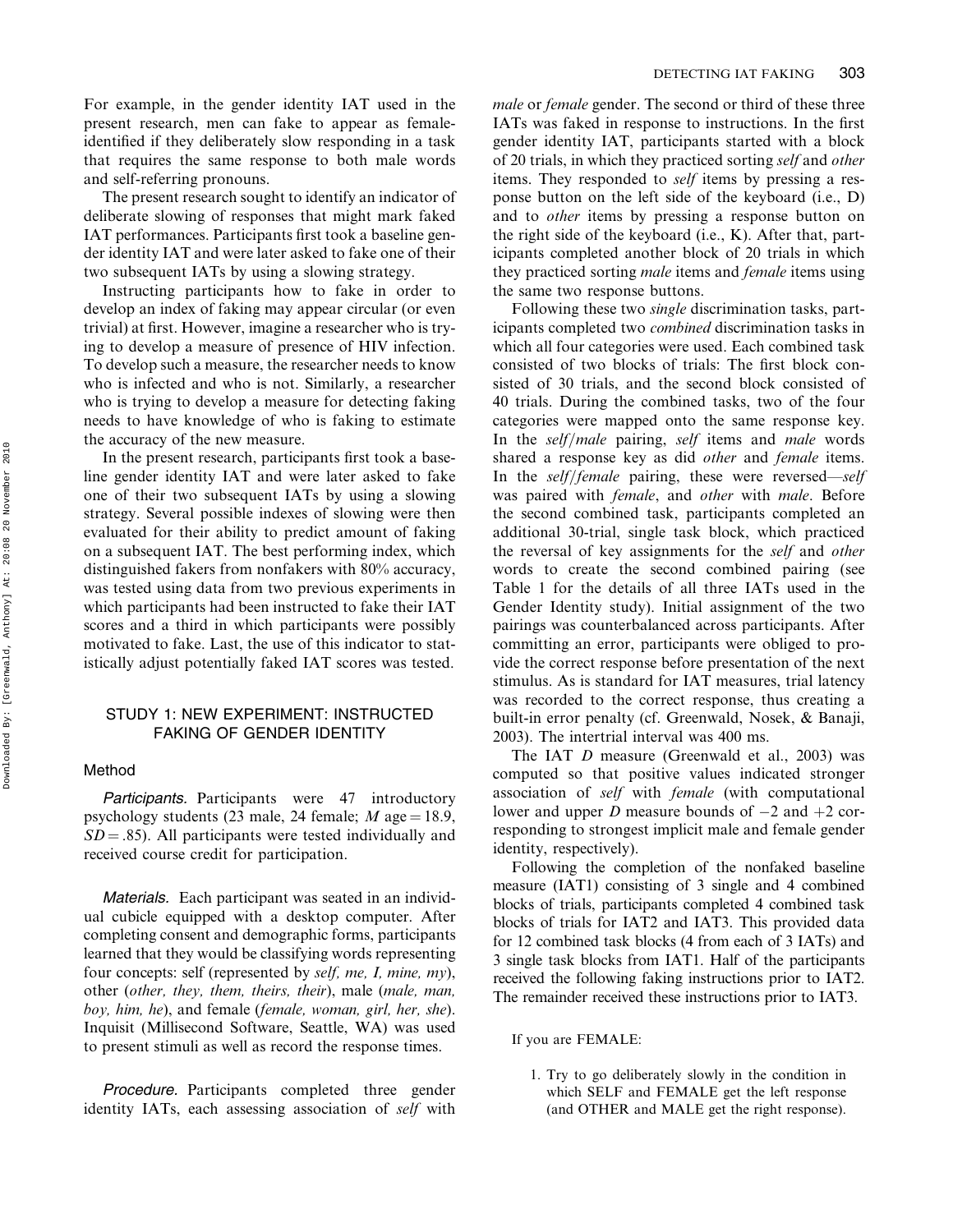TABLE 1 Example of the 3-IAT-Structure Used in the Gender Identity Study

| IAT              | Task            | <b>Block</b> | Trial No. | Items Assigned to Left Key Response | Items Assigned to Right Key Response |
|------------------|-----------------|--------------|-----------|-------------------------------------|--------------------------------------|
| IAT <sub>1</sub> | Single Task 1   |              | 20        | self items                          | other items                          |
| IAT <sub>1</sub> | Single Task 2   | 2            | 20        | male words                          | female words                         |
| IAT <sub>1</sub> | Combined Task 1 | 3            | 30        | self items $+$ male words           | other items $+$ female words         |
| IAT <sub>1</sub> | Combined Task 1 | 4            | 40        | self items $+$ male words           | other items $+$ female words         |
| IAT <sub>1</sub> | Single Task 3   | 5            | 30        | other items                         | self items                           |
| IAT <sub>1</sub> | Combined Task 2 | 6            | 30        | other items $+$ male words          | self items $+$ female words          |
| IAT <sub>1</sub> | Combined Task 2 |              | 40        | other items $+$ male words          | self items $+$ female words          |
| IAT <sub>2</sub> | Combined Task 1 | 8            | 30        | self items $+$ male words           | other items $+$ female words         |
| IAT <sub>2</sub> | Combined Task 1 | 9            | 40        | self items $+$ male words           | other items $+$ female words         |
| IAT <sub>2</sub> | Single Task 3   | 10           | 30        | other items                         | self items                           |
| IAT <sub>2</sub> | Combined Task 2 | 11           | 30        | other items $+$ male words          | self items $+$ female words          |
| IAT <sub>2</sub> | Combined Task 2 | 12           | 40        | other items $+$ male words          | self items $+$ female words          |
| IAT3             | Combined Task 1 | 13           | 30        | self items $+$ male words           | other items $+$ female words         |
| IAT3             | Combined Task 1 | 14           | 40        | self items $+$ male words           | other items $+$ female words         |
| IAT3             | Single Task 3   | 15           | 30        | other items                         | self items                           |
| IAT3             | Combined Task 2 | 16           | 30        | other items $+$ male words          | self items $+$ female words          |
| IAT3             | Combined Task 2 | 17           | 40        | other items $+$ male words          | self items $+$ female words          |

Note. For half the participants, the positions of Combined Task 1 Blocks in each IAT were switched with those of Combined Task 2 Blocks, respectively.  $IAT = Implicit Association Test$ .

## 2. Also try to respond rapidly for the condition in which OTHER and FEMALE get the left response (and SELF and MALE get the right response).

You will get reminders about this just before each block.

The wording of instructions was suitably reversed for male participants (see the appendix). Participants who received these instructions prior to IAT2 were instructed to ''stop trying to respond as a person of the opposite sex'' prior to IAT3 and were instructed to ''try to respond rapidly for all tasks, while making few errors.'' This provided four combined task blocks of faked data from one IAT (either IAT2 or IAT3) for each participant. Three IATs were used to avoid confounding faking with position in the experimental sequence while effectively doubling the amount of data for a statistical comparison with faked data.

## **Results**

Effects of faking instructions on IAT performance. Within each IAT, the combined task with longer average response time (in seconds) was the slower combined task, and the one with shorter average response time was the faster combined task. Slower and faster combined tasks were expected to vary by participants' gender and faking status. During the nonfaked IAT performances, the self/ female pairing (a congruent pairing for female participants) was expected to be the slower combined task for male participants, whereas the self/male pairing (a congruent pairing for male participants) was expected to be the slower combined task for female participants. Conversely, during the faked IAT performances, the self/female pairing (an incongruent pairing for male participants) was expected to be the faster combined task for male participants, whereas the  $self/male$  pairing (an incongruent pairing for female participants) was expected to be the faster combined task for female participants.

As expected, faking participants responded slower in congruent blocks and nonfaking participants responded slower in incongruent blocks. Figure 1 presents mean response times (RTs) for single, congruent and incongruent tasks in the three gender identity IATs.

For faking participants, average RTs in congruent blocks were slower than average RTs in incongruent blocks in both IAT2 and IAT3 (all  $ps < .03$ ). For nonfaking participants, average RTs in incongruent blocks were slower than average RTs in congruent blocks in both IAT2 and IAT3 (all  $ps < .02$ ).

Across all three IATs, the average error rates in incongruent blocks were higher than average error rates in congruent blocks. This difference was statistically significant for faking as well as for nonfaking participants in both IAT2 and IAT3 (all  $ps < .05$ ). This pattern is consistent with Fiedler and Bluemke's (2005) findings, which have shown that attempts to fake need not result in an increase in error rates (but cf. Steffens, 2004). Taken together, these preliminary results suggest that participants followed the instructions to fake by slowing their performance down in what was expected to be a congruent combined task for them. While doing so, participants did not appear to try to accompany slowing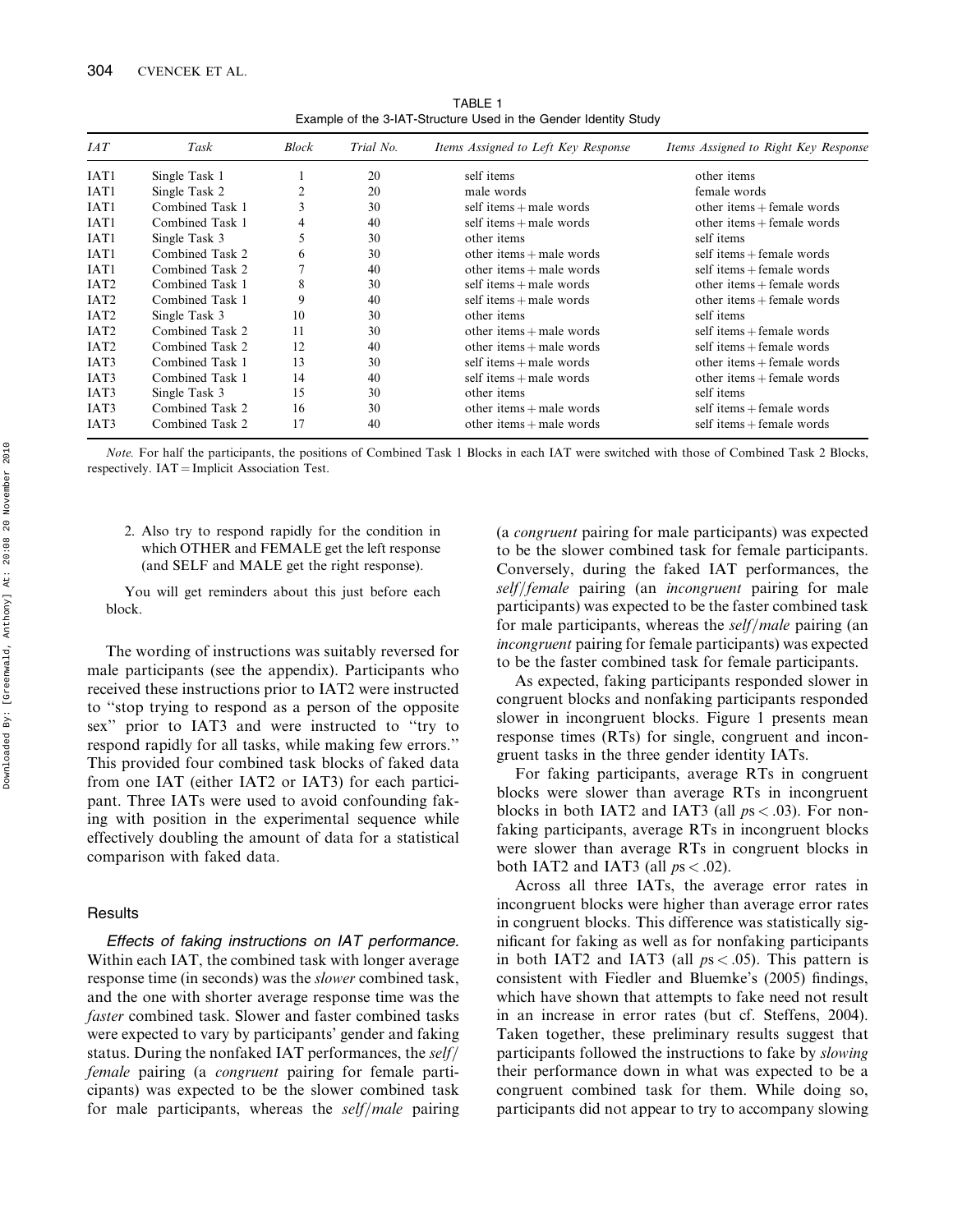

FIGURE 1 Mean latencies for participants who were instructed to fake Implicit Association Test 2 (IAT2; upper panel,  $N = 24$ ) and participants who were instructed to fake IAT3 (lower panel,  $N = 23$ ). Note. Error bars = 95% confidence intervals. The self/male and self/female pairings were congruent tasks for male and female participants, respectively. The *other /male* and *other* /female pairings were incongruent tasks for male and female participants, respectively.

down by increasing error rates. It should be noted that participants were instructed only how to manipulate their response speed. There was no consideration of complicating that by adding an instruction to increase errors.

Faking success: IAT D change. To quantify participants' faking, an index of faking success (D change) was computed as a difference between the faked IAT D score and the immediately preceding nonfaked IAT D score. For participants who faked IAT2, D change was calculated relative to IAT1, and for participants who faked IAT3, D change was calculated relative to IAT2 (i.e., a D score difference between one faked and the immediately preceding nonfaked IAT performance). The decline in response times across nonfaked IAT performances that is visible in Figure 1—nonfaked latencies faster in the second position (bottom panel) than in the first position (both panels) and in the third position (top panel) than in the second position (bottom panel)—was, in part, the basis for not making both calculations relative to IAT1. Following the baseline IAT1, each participant contributed an additional nonfaked IAT performance. For these nonfaked IAT performances, D change was calculated relative to the preceding nonfaked IAT, which for all nonfaked performances was IAT1 (i.e., a D score difference between two nonfaked IAT performances). D change scores were reversed for female participants so that, for all participants, positive values indicated successful faking in the opposite gender direction.

Faking success did not vary as a function of the IAT position. D change scores for participants instructed to fake in IAT2 ( $M = .92$ ) were only slightly different from those instructed to fake in IAT3 ( $M = .93$ ),  $t(45) = -.02$ .  $p = .99$ ,  $d = -.01$ . Similarly, there was no difference between D change scores of nonfaking participants in IAT2 ( $M = .12$ ) and those of nonfaking participants in IAT3 ( $M = -.04$ ),  $t(45) = 1.28$ ,  $p = .21$ ,  $d = -.37$ . Consequently, mean D change scores for male and female participants in the gender identity study are combined across IAT2 and IAT3 in Figure 2. Both male and female participants changed their D scores when faking (relative to not faking): Mean D change score for faking male participants ( $M = .90$ ,  $SD = .68$ ) was statistically different from that for nonfaking male participants  $(M = .06, SD = .51), t(44) = 4.78, p = 10^{-5}, d = 1.40.$ Similarly, the mean D change score for faking female participants ( $M = .95$ ,  $SD = .68$ ) was statistically different from the mean D change score for nonfaking female participants ( $M = .02$ ,  $SD = .38$ ),  $t(46) = 5.83$ ,  $p = 10^{-7}$ ,  $d = 1.69$ . The difference in D change scores for faking male and faking female participants was not statistically significant, nor was the difference in D change scores for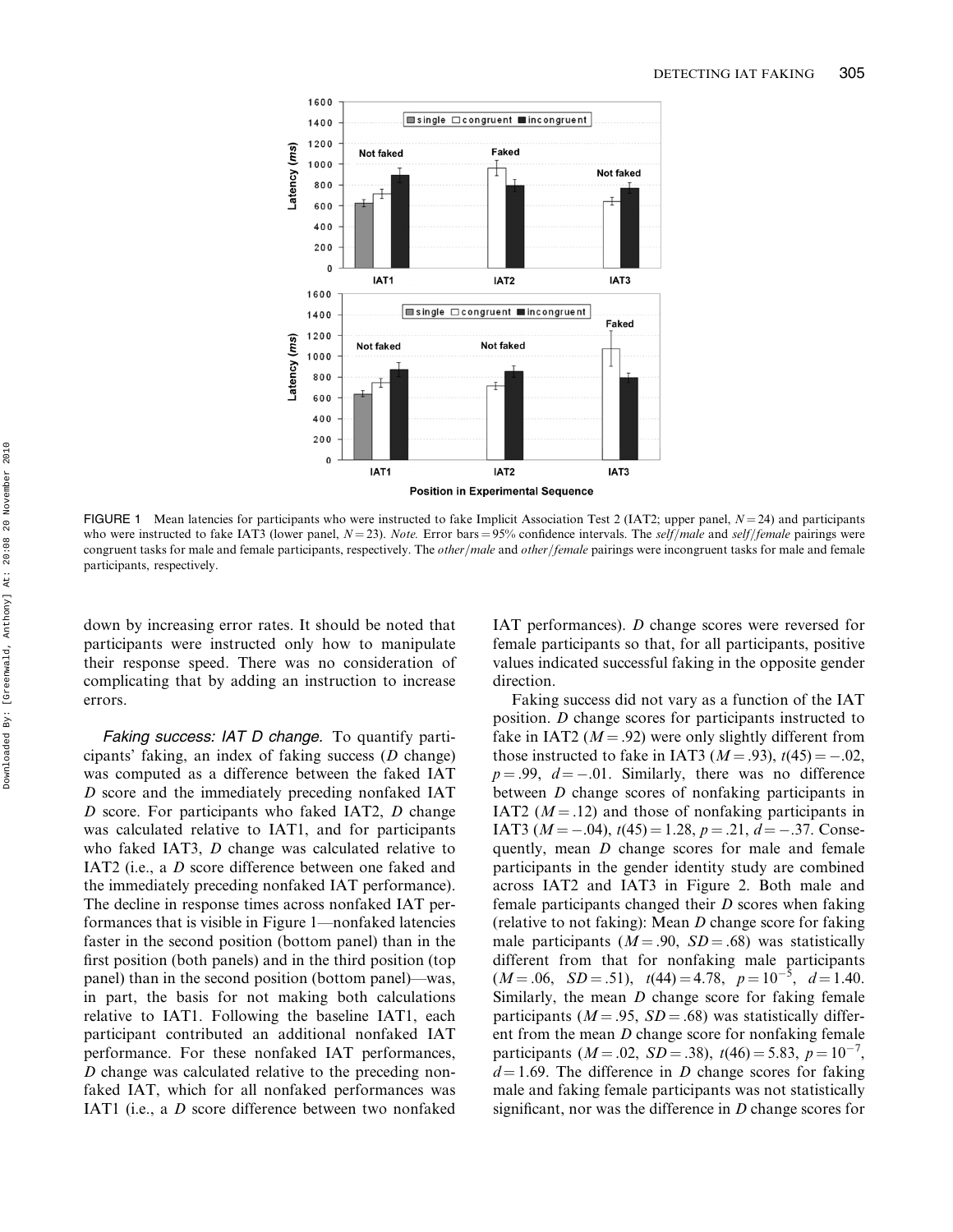

**FIGURE 2** Measures of faking success  $(D \text{ change})$  for the three studies involving instructed faking (Gender Identity Implicit Association Test [IAT]; Pro-Turkish Attitude IAT and Welsh/English Attitude IAT). Note. D change is computed as the difference between the faked IAT D score and the immediately preceding nonfaked IAT D score. The researchers contributing the two data sets involving German and Welsh/English subjects are Fiedler and Bluemke (2005) and Brown (2005b), respectively.

nonfaking male and nonfaking female participants, both  $ps > .73$ , thus allowing us to collapse data across gender in the subsequent analyses involving comparison between faked and nonfaked data.

Combined task slowing. To quantify participants' slowing, average RTs in the combined task blocks from the faked IAT (IAT2 or IAT3) were examined relative to average RTs in combined task blocks from the immediately preceding nonfaked IAT (IAT1 or IAT2). Five candidate indexes were computed as RT differences between (a) slower combined task of the faked IAT and slower combined task of the preceding nonfaked IAT, (b) faster combined task of the faked IAT and the faster combined task of the preceding nonfaked IAT, (c) average of all combined tasks for the faked IAT and the average of single task blocks for IAT1, (d) slower combined task of the faked IAT and the faster combined task in the preceding nonfaked IAT, and (e) average of all combined tasks for the faked IAT and average of all combined tasks for the preceding nonfaked IAT. ''Slower'' and ''faster'' task in this context refer to the specific participant's slower and faster faked and nonfaked tasks rather than to the typically slower or faster faked or nonfaked task for the participant's gender group. All differences were computed so that positive values indicated slower response times in the task coming from the faked IAT performance.

A multiple regression analysis was conducted with all five indexes simultaneously entered as predictors and D change as the criterion. Index d was the strongest predictor of faking success in this simultaneous regression format, and this was true for both IAT2,  $t(46) = 3.92$ ,  $\beta = .79$ ,  $p < .0001$ , and IAT3,  $t(46) = 1.43$ ,  $\beta = .70$ ,  $p = .16$ <sup>1</sup>

Next, separate two-step hierarchical regressions were conducted for IAT2 and IAT3. In each of these regressions, Index d was entered at Step 1 and the other three indexes at Step 2. For prediction of faking success in IAT2, Index d was significant at Step 1,  $R^2 = .26$ ,  $p < .0001$ . There was a significant increase of prediction by the other three indexes at Step 2,  $R^2 = .43$ ,  $\Delta R^2 = .17$ ,  $F(3, 42) = 4.16$ ,  $p = .01$ . Closer examination of the regression results at Step 2 revealed that Indexes b and c were both significant predictors at Step 2, as indicated by their partial correlations of  $r = .39$ ,  $p < .01$  and  $r =$  $-37$ ,  $p = .01$ , respectively. For IAT3, the prediction of faking success by Index d at Step 1,  $R^2 = .38 \, p < .0001$ , was not increased by the other three indexes at Step 2,  $\Delta R^2 = .003, p > .97.$ 

To further examine the performance of Index d, prediction of faked and nonfaked D change were examined in separate regression analyses. In the regression analyses of nonfaked  $D$  change, only Indexes  $a$  and  $b$  were statistically significant,  $t(42) = -5.96$ ,  $\beta = -.76$ ,  $p < .0001$ , and  $t(42) = 2.54$ ,  $\beta = .32$ ,  $p = .02$ , respectively. In the regression analyses of faked  $D$  change, Index  $d$ was the only statistically significant predictor,  $t(42)$  = 2.21,  $\beta = 1.07$ ,  $p = .03$ ; all other  $ps > .31$ . Because Index d was the strongest predictor of faking success in simultaneous regressions and was the only predictor of faked D change, this index, hereafter labeled combined task slowing (CTS), was the only index retained for use in further analyses.

To quantify the performance of the CTS index, cut-off scores for assigning faking status were varied across the range of CTS scores and hit rate (success in identifying fakers) was examined as a function of false-alarm rate (misclassification of nonfakers). The area under this receiver operating characteristic (ROC) analysis (Green & Swets, 1966) quantifies the success of the index in predicting faking versus nonfaking status.

Figure 3 gives the ROC for CTS in assigning faking status, combining results for those who faked IAT2 and IAT3. In this analysis, CTS produced an area under the ROC curve (AUC) of .80 ( $SE = .05$ ), which differed significantly from the chance rate of .50 ( $p = 10^{-8}$ ). Examined separately for each IAT, CTS produced an AUC of .82 ( $SE = .06$ ) in IAT2, which differed significantly from .50  $(p=10^{-4})$ , and an AUC of 0.78

<sup>&</sup>lt;sup>1</sup>Index e was excluded in these simultaneous regressions because of a linear dependency on a combination of the other four. The dependency could have been solved by dropping other indexes, but the results gave no compelling reason to retain Index e, so it was dropped.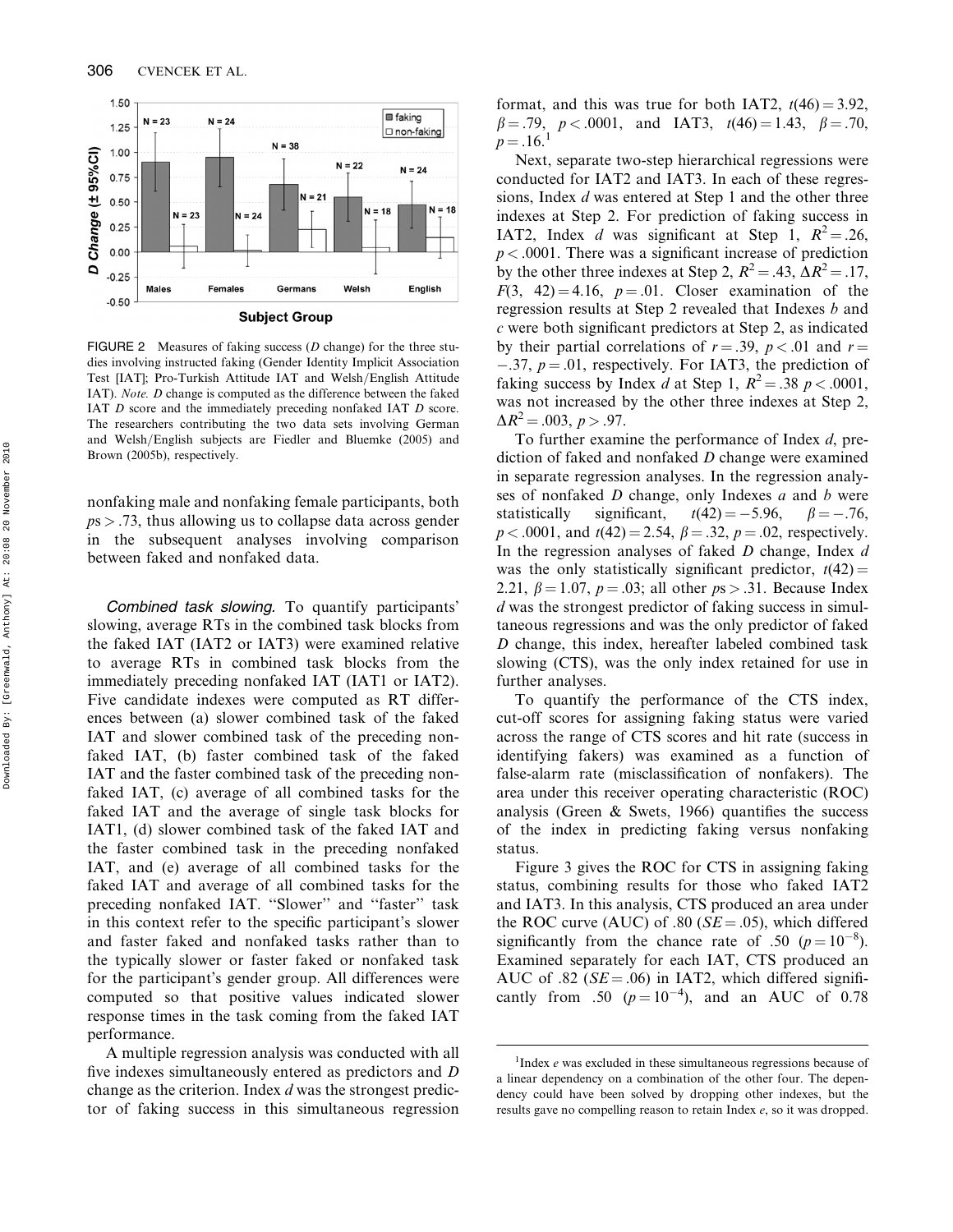

FIGURE 3 Receiver operating characteristic for use of the combined task slowing index to identify faking status in the gender identity study. Note. The hit rate (the proportion of faking participants correctly identified) is plotted against the false-alarm rate (the proportion of nonfaking participants incorrectly identified) as the combined task slowing criterion for identifying faked Implicit Association Tests is lowered. The diagonal line represents chance success. The data are from 47 participants who provided both a faked and a nonfaked Implicit Association Test performance. Area under the curve (AUC) corresponds to percentage correct in a two-alternative, forced-choice detection task.

 $(SE = .07)$  in IAT3, which also differed significantly from .50 ( $p = .001$ ).

## REANALYSIS 1: GERMANS FAKING FAVORABLE IMPLICIT ATTITUDES TOWARDS TURKS

The present findings appear to contradict the results of Fiedler and Bluemke (2005), who recently reported that they and other skilled researchers were unable to find any indicators of faking in examination of IAT data produced by participants who were instructed to fake. To determine whether the CTS index could be applied successfully to Fiedler and Bluemke's data, we sought their data from three experiments in which German participants attempted to fake pro-Turkish attitudes on a German/Turkish Attitude IAT. With these data, the conditions were re-created as they existed for the experts whom Fiedler and Bluemke recruited to attempt to distinguish faked from nonfaked IAT protocols. The CTS index was applied without advance identification of which IATs were faked and which were not, only later using that knowledge to appraise the success of this use of the CTS index.

Each experiment by Fiedler and Bluemke (2005) included conditions with a nonfaked baseline IAT

followed by a faked IAT. Between the two IATs participants received instructions to fake so as to appear nonprejudiced against Turks (uninformed condition). Some participants were additionally instructed (implicitly informed) that ''the shorter reaction times are in the compatible block and the longer reaction times are in the incompatible block, the more you could be judged as being prejudiced against Turks'' (p. 309). Still other participants (explicitly informed) were told that ''it is most important trying to be slower in the compatible block. It doesn't pay off trying to be faster in the incompatible block'' (p. 310). An additional exploratory condition was similar to the uninformed condition except that participants did not complete a preliminary baseline IAT. In the control condition that was used only in Fiedler and Bleumke's third experiment, participants did not receive any faking instructions prior to their second IAT.

## Combined Task Slowing

For the Fiedler and Bluemke's IATs, the CTS index was computed as RT differences in parallel fashion to those from our gender identity IAT. More specifically, CTS was computed by subtracting the faster combined task in the baseline nonfaked IAT from the slower combined task of the faked IAT. An index of faking success (D change) was computed by subtracting the faked IAT score from the nonfaked baseline IAT score. Both IATs were scored so that positive values indicated the pro-Turkish attitudes. Consequently, positive D change values indicated successful faking in the pro-Turkish direction. Using a linear regression with CTS as predictor and faking success as criterion, CTS significantly predicted faking success in Fiedler and Bluemke's Study 1,  $r = .72$ ,  $t(49) = 7.19$ ,  $p = 10^{-9}$ ; Study 2,  $r = .68$ ,  $t(34) = 5.37$ ,  $p = 10^{-6}$ ; and Study 3,  $r = .62$ ,  $t(58) = 6.03, p = 10^{-7}$ <sup>2</sup>

#### ROC Analysis

Study 3 was the only one of Fiedler and Bluemke's three experiments for which the design included both faking (two conditions: explicitly informed and exploratory) and nonfaking conditions (control). The ROC analysis was therefore conducted only for Fiedler and Bluemke's Study 3. Figure 2 presents the mean D change scores for faking and nonfaking participants in Fiedler and Bluemke's Study 3. German participants were able to fake successfully when instructed to appear nonprejudiced against the Turks. Collapsed across the two faking

<sup>&</sup>lt;sup>2</sup>More details for this reanalysis (and other reanalyses reported next) can be found in the original publications on which each reanalysis was based.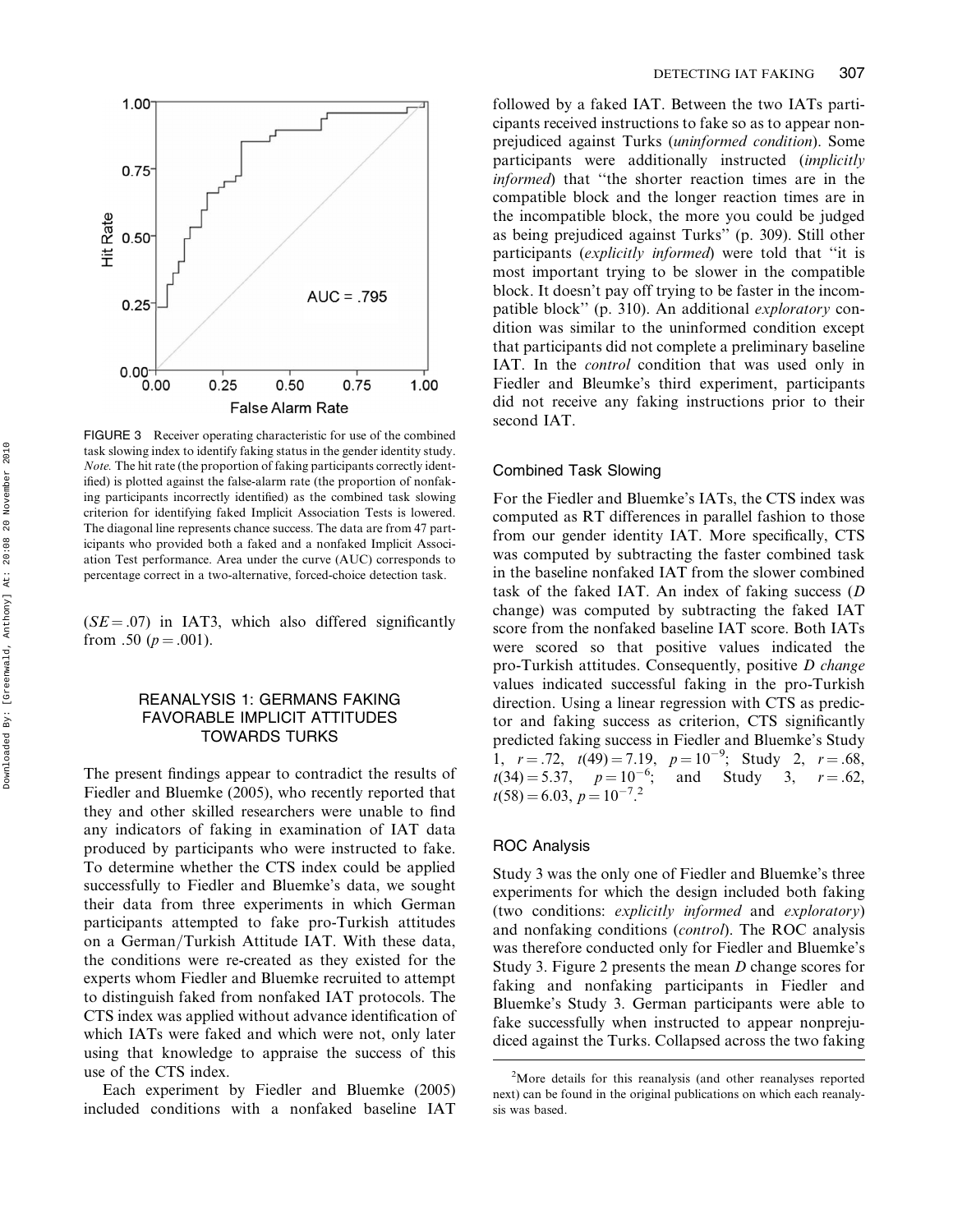conditions, the mean D change score for faking Germans ( $M = .68$ ,  $SD = .78$ ) was statistically different from the mean D change score for nonfaking Germans  $(M = .23, SD = .39), t(57) = 2.46, p = .02, d = .73$ . Applying the same ROC method used in the Gender Identity study to assign faking status in Fiedler and Bluemke's Study 3, CTS correctly classified participants as fakers and nonfakers at levels above chance, as indicated by an AUC of .86 ( $SE = .05$ ), which differed significantly from 0.50  $(p=10^{-6})$ .

## REANALYSIS 2: WELSH AND ENGLISH FAKING NATIONAL ATTITUDES

In a study at Cardiff University by Brown, Gray, & Snowden (see Brown, 2005), groups of Welsh  $(n = 40)$ and English ( $n = 42$ ) participants first completed a nonfaked baseline IAT measure of attitudes toward Wales and England. During the Welsh–English Attitude IAT, participants classified items representing four concepts: Welsh (pictures rated as representative of Wales), English (pictures rated as representative of England), pleasant words (good, beautiful, health, honest, laugh, joke, lucky, and happy), and unpleasant words (accident, cancer, disaster, pollution, poverty, sickness, ugly, and vomit). The experiment included a nonfaked baseline IAT followed by a second IAT of the same type, which was a faked IAT for a half of the participants. On both IATs, positive values indicated positive attitudes toward England. Between pretest and posttest, faking was manipulated explicitly for a half of the participants by instructing Welsh participants to appear English at retest and vice versa.

## Faking Success

An index of faking success  $(D \text{ change})$  was computed as a difference between the faked IAT D score and the preceding nonfaked IAT D score. D change scores were reversed for English participants, so that, for all participants, positive values indicated successful faking in the opposite nationality direction. Figure 2 presents the mean D change scores for faking and nonfaking participants in the Welsh–English Attitude IAT. Participants were able to fake successfully when given the instructions to appear as a person of opposite nationality. More specifically, the mean D change score for faking Welsh ( $M = .55$ ,  $SD = .61$ ) was statistically different from the mean D change for nonfaking Welsh ( $M = .05$ ,  $SD = .48$ ,  $t(38) = 2.85$ ,  $p = .007$ ,  $d = .91$ . Similarly, the mean D change score for faking English  $(M = .48, )$  $SD = .56$ ) was statistically different form the mean D score for nonfaking English  $(M = .15, SD = .42)$ ,  $t(40) = 2.09, p = .04, d = .67.$ 

#### Combined Task Slowing and ROC Analysis

Combined Task Slowing values were computed as RT differences between the slower combined task of the faked IAT and the faster combined task in the baseline nonfaked IAT. Using a linear regression with CTS as predictor and faking success as criterion, CTS successfully predicted faking success,  $r = .27$ ,  $t(80) = 2.50$ ,  $p = .01$ . Using the ROC analysis to assign faking status as in the preceding two ROC analyses, CTS correctly classified participants as fakers and nonfakers in the Welsh–English Attitude IAT study, as indicated by an AUC of .62 ( $SE = .06$ ), which was marginally significantly different from 0.50 ( $p = .07$ ).

## REANALYSIS 3: PEDOPHILES AND VIOLENT **OFFENDERS**

In the previous three ROC analyses, CTS successfully classified participants as fakers or nonfakers. However, a baseline IAT performance is necessary for the computation of the CTS. Using as a baseline an unrelated IAT for which there is no motivation to fake would be most desirable. A study comparing convicted pedophiles with nonpedophile prisoners (Brown, Gray, & Snowden, 2009) involved such a design.

The study by Brown, Gray, & Snowden (2009) used a baseline flower–insect attitude IAT, which was scored so that positive values indicated stronger association of pleasant with flowers than with insects. The control pretest was followed by a child–sex association IAT, during which participants classified items representing four concepts: adult (pictures rated as representative of adults), child (pictures rated as representative of children), sex (e.g., suck, cock, lust, lick), and nonsex (e.g., eye, elbow, run, smile; for a complete list of all items, see Brown, Gray, & Snowden, 2009, or contact the third author). Positive scores on the child–sex IAT indicated stronger association of sex with adult than with child.

The sample (all male;  $N = 81$ ) was recruited from consecutive admissions to a medium secure prison. Some of the participants were convicted *pedophiles*  $(n = 33)$ , whereas others had been convicted for a variety of serious offenses but never for a sexual offense against children (nonpedophiles;  $n = 48$ ).<sup>3</sup> Fifteen of the convicted

<sup>&</sup>lt;sup>3</sup>The sample consisted of another group, which was composed of offenders committing violent and sexual assaults against adolescents (hebephiles;  $n = 14$ ), but had not been convicted of a sexual offense against children. Although there were no differences between hebe*philes* and *controls* in their child–sex IAT scores,  $t(60) = 0.29$ ,  $p = .77$ , the difference between child–sex IAT scores of hebephiles and *pedophiles* was marginally significant,  $t(45) = 1.94$ ,  $p = .06$ . Given this ambiguity about hebephiles' IAT scores, the hebephile offenders were omitted from further analyses.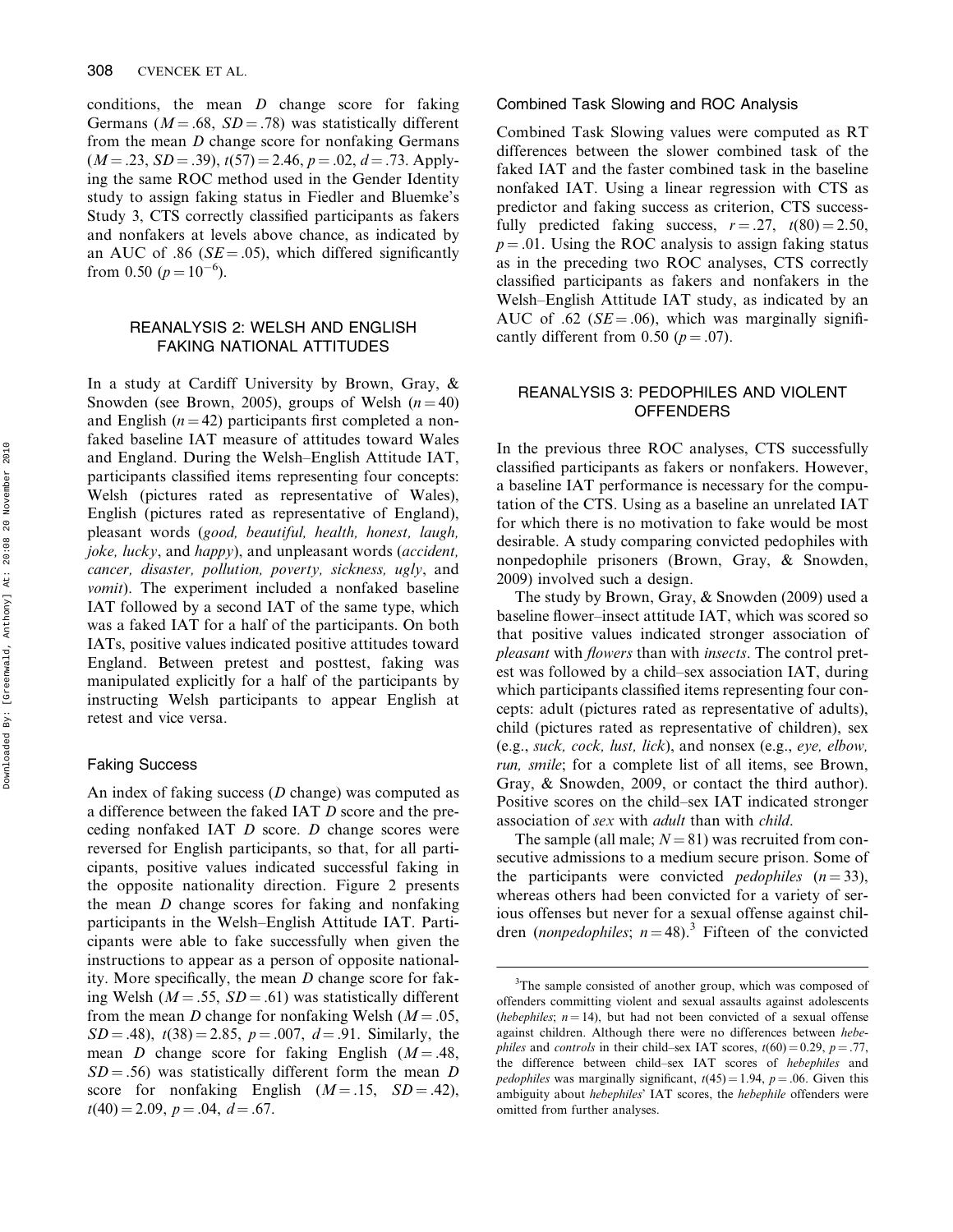pedophiles  $(n = 15)$  have denied their offense. All the control participants denied ever having sexually offended against children. Given the prison setting of the study and the number of offenders denying their offenses, one could suspect that at least some of the pedophiles were motivated to appear nonpedophile on the child–sex IAT.

#### Combined Task Slowing and ROC Analysis

As for the preceding reanalysis, CTS was computed as the RT difference between the slower combined task of the child–sex IAT and the faster combined task of the flower–insect IAT. Given the absence of experimentally manipulated faking, the effectiveness of CTS was evaluated using the ROC analysis to assign prisoner's offender status (instead of assigning faking status as in the previously reported ROC analyses). CTS correctly classified offenders as pedophiles and nonpedophiles at levels above chance in the child–sex IAT study, as indicated by an AUC of .65 ( $SE = .06$ ), which was significantly different from 0.5 ( $p = .02$ ). This success of CTS was comparable to the success of the child–sex IAT score: IAT score correctly classified offenders as pedophiles and nonpedophiles at levels above chance in the child–sex IAT study, as indicated by an AUC of .66  $(SE = .06)$ , which was also significantly different from  $0.5$   $(p=.02)$ .

#### GENERAL DISCUSSION

The present findings show that faking of the IAT can be detected statistically. Using an index of CTS, faking participants were detected correctly using the ROC analysis in our own two gender identity IATs and in two reanalyses of previous studies (Brown, 2005; Fiedler & Bluemke, 2005) with 75% accuracy (corresponding to the weighted average of the four AUCs reported previously for the studies involving instructed faking). This result also contrasts with Fiedler and Bluemke's (2005) published conclusion that faking of IAT protocols cannot be detected. The present reanalysis of Fiedler and Bluemke's data demonstrated that faking by their participants was detectable using the CTS index.

## Basis for Success of CTS

Regression analyses showed that CTS was the best (and only consistent) predictor of faked D change scores but was not a predictor changes in the D measure from a first nonfaked IAT to a second nonfaked IAT. By its operational definition, the CTS index can reveal slowing in either the easier or the more difficult combined task of the preceding nonfaked IAT. Several indexes of slowing were tried, and it is not obvious to the authors why CTS performed better than others. Intuitively, it seemed more likely that the most successful slowing index would be one based on the difference between the slower combined task in a faked IAT and the slower combined task in a nonfaked IAT (this was Index  $a$ ). Index  $a$  was a significant predictor of D change to a faked IAT but less so than was CTS, which was originally identified as Index d.

The superiority of the CTS over other indexes was also confirmed using the simultaneous regression format with all five indexes to predict faking success in other data sets (Brown, 2005; Fiedler & Bluemke, 2005). For these simultaneous regressions, D change was entered as a criterion and all available indexes as predictors (Index c could not be computed for all data sets). Across the four studies involving instructed faking, the partial correlation of the CTS index with D change (weighted average  $r = .42$ ) was substantially higher than the partial correlation of the next-strongest predictor with D change (weighted average  $r = -.10$ ),  $t(224) =$ 5.72,  $p < .0001$ . CTS also exhibited slightly higher zero-order correlations with D change (weighted average  $r = .55$ ) than did the next-strongest predictor (weighted average  $r = .48$ ).<sup>4</sup> However, this difference was not statistically significant,  $t(224) = 1.26$ ,  $p > .2$ .

The hierarchical regression analysis predicting D change scores in IAT2 showed that Indexes b and c both predicted significant variance in D change at Step 2 over that already predicted by CTS at Step 1. However, the result was confirmed neither in the prediction of faking in IAT3 nor in the analysis that predicted faking for a combined data set with both faked IATs. This result nevertheless suggests that, in some cases, prediction of faking success may be improved by use of multiple predictor indexes.

The assumption that the respondent's most likely faking strategy for the IAT is to try to respond more slowly in the initially easier of the two combined tasks was based on Kim's (2003) observation that partially effective faking could be achieved by means of deliberately increasing response speed in one of the IAT's two combined tasks (see also Fiedler & Bluemke, 2005). Participants who rely on a different strategy than the one described here (e.g., Steffens, 2004) may not be classified correctly using the CTS index. However, even in a case in which the strategy used for faking is unknown (i.e., Fiedler & Bluemke, 2005) the CTS measure effectively predicted faking.

<sup>&</sup>lt;sup>4</sup>In the three Fiedler and Bluemke's (2005) studies, this was Index  $a$ , and in the Brown, Gray, & Snowden study (see Brown, 2005) the next strongest predictor was Index b.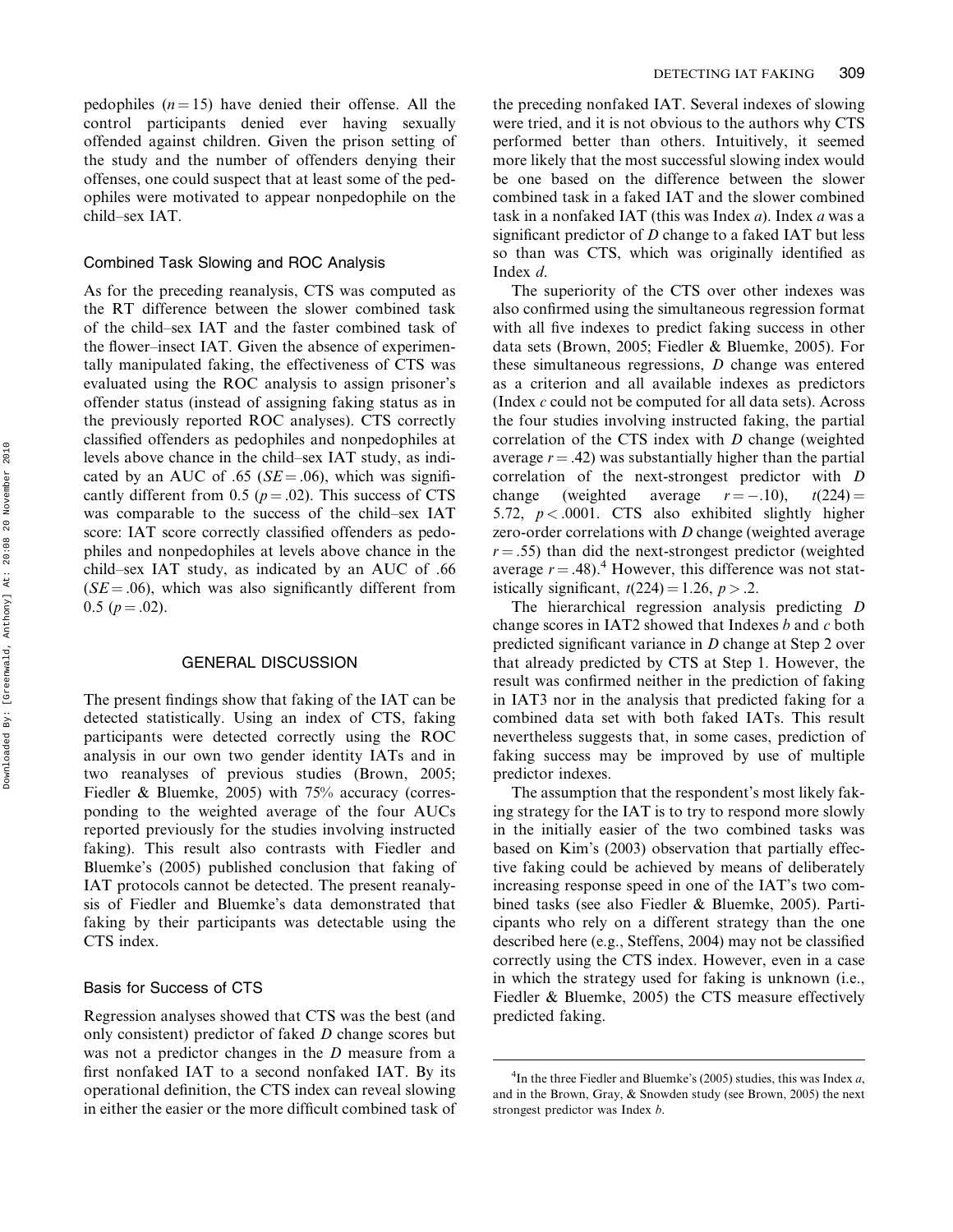One issue closely related to the topic of faking strategies—an issue that was not examined directly in the present research—is the role of prior IAT experience. However, this issue was examined in more detail by Fiedler and Bluemke (2005), who have compared directly faked IAT performances of participants who did not have any prior IAT experience to those who have had IAT experience. Their results can be summarized as justifying the following two conclusions: First, at least one prior IAT seems to be necessary for participants to apply whichever faking strategy they may be using. Second, the pretest experience is not sufficient by itself: In Fiedler and Bluemke's Study 3, IAT scores were ''only reversed when participants were instructed to fake intentionally'' (p. 314).

The three reanalyses of previous studies showed that the CTS index can identify both those instructed to fake group identities (e.g., male, female, Welsh, English, etc.) and those who may have uninstructed motivation to fake (e.g., pedophiles wishing not to be identified by an IAT measure).

## Examination of Possible Alternative Indexes

In addition to quantifying participants' slowing by computing the indexes described in the text, we also examined three other approaches to detect faking, none of which was directly related to slowing (a) differences in error rates between slower and faster combined tasks in the faked IATs relative to those in nonfaked IATs, (b) trial-to-trial changes in response latency in the faked IATs relative to those in nonfaked IATs (up to seven consecutive responses), and (c) trial-to-trial changes in error responses in the faked IATs relative to those in nonfaked IATs (up to seven consecutive responses). None of these approaches yielded information that could be interpreted as being systematically related to faking success.

Three alternatives to CTS that had some a priori justification were also examined. These were (a) a variant of CTS that used the divided Index d for each participant by the inclusive standard deviation of the nonfaked IAT used for the computation of CTS, (b) the difference between the slower combined task of the faked IAT and the faster combined task in nonfaked IAT1, and (c) the difference between slower combined task of the faked IAT and the faster combined task in second nonfaked IAT. The first two variants of CTS were not as successful as the one reported in the text, as evidenced by smaller cumulative AUCs (both .78,  $SE = .05$ ). The third variant of CTS produced a larger AUC (.88,  $SE = .04$ ) than that produced by CTS. However, because it required a three-IAT-format it will not be practical in most settings and, in particular, could not be used for the reanalyses described later in this article.

#### Statistically Adjusting Faked IAT Scores

Given its effective use to detect fakers, the CTS index's use might be extended to correcting faked IAT scores. This section evaluates an approach that computes an adjustment for the IAT scores by removing the component of that score that is predictable by CTS. The adjustment procedure was further designed so that the adjustment was expected to leave an IAT score unchanged for those who did not fake. Adjusted IAT scores were computed with this equation:

$$
D_{\text{adj}} = (a * D_{\text{unadjusted}}) - (b * (CTS - c))
$$

In this equation, coefficient  $a$  is the unstandardized slope of the regression of an unfaked D score on a previous baseline IAT D measure, reflecting the reliability of IAT measures. Coefficient  $b$  is the slope of the regression of the measure of faking success  $(D \text{ change})$ on the CTS index, indicating the expected distortion of  $D$  measures that is predictable from CTS. Constant  $c$ is the intercept of the regression of CTS on D change, indicating the CTS value associated with no change in IAT scores from a nonfaked to a faked IAT. Subtraction of c from CTS makes the expected adjustment zero for participants who are not faking.

Coefficients  $a$  and  $b$  and constant  $c$  were calculated separately for each study in which all three coefficients could be computed (i.e., slope b could not be computed for studies that did not include a nonfaking group). For studies involving groups of participants who were instructed to fake in two different directions (e.g., male and female participants instructed to fake in opposite gender direction in the Gender Identity study), coefficient computations were always conducted with samples limited to one group (e.g., female) not faking (i.e., high scores) and the other group (e.g., male) faking (i.e., also high scores). This way, coefficients were computed in a similar fashion across all studies (i.e., analyses based on all participants having scores in the same direction). Table 2 displays coefficients  $a, b$ , and  $c$  for four studies: IAT2 and IAT3 of the Gender Identity study, German/Turkish Attitude Study 3 (Fiedler & Bluemke,  $2005$ ) and the Welsh/English Attitude study (Brown, 2005). This presentation format allows evaluating the variability of each coefficient across samples and topics. A weighted average of all available estimates was computed for each of the three constants in the adjustment formula  $(a, b, \text{ and } c)$ . The German/Turkish Attitude Study 3 (Fiedler & Bluemke, 2005) involved a sample with very little variation on the IAT, which yielded a poor estimate of test–retest reliability ( $r = .26$ ). Consequently, the reliability coefficient from this study was dropped as a basis for computing coefficient a. The strategy of averaging over estimates from different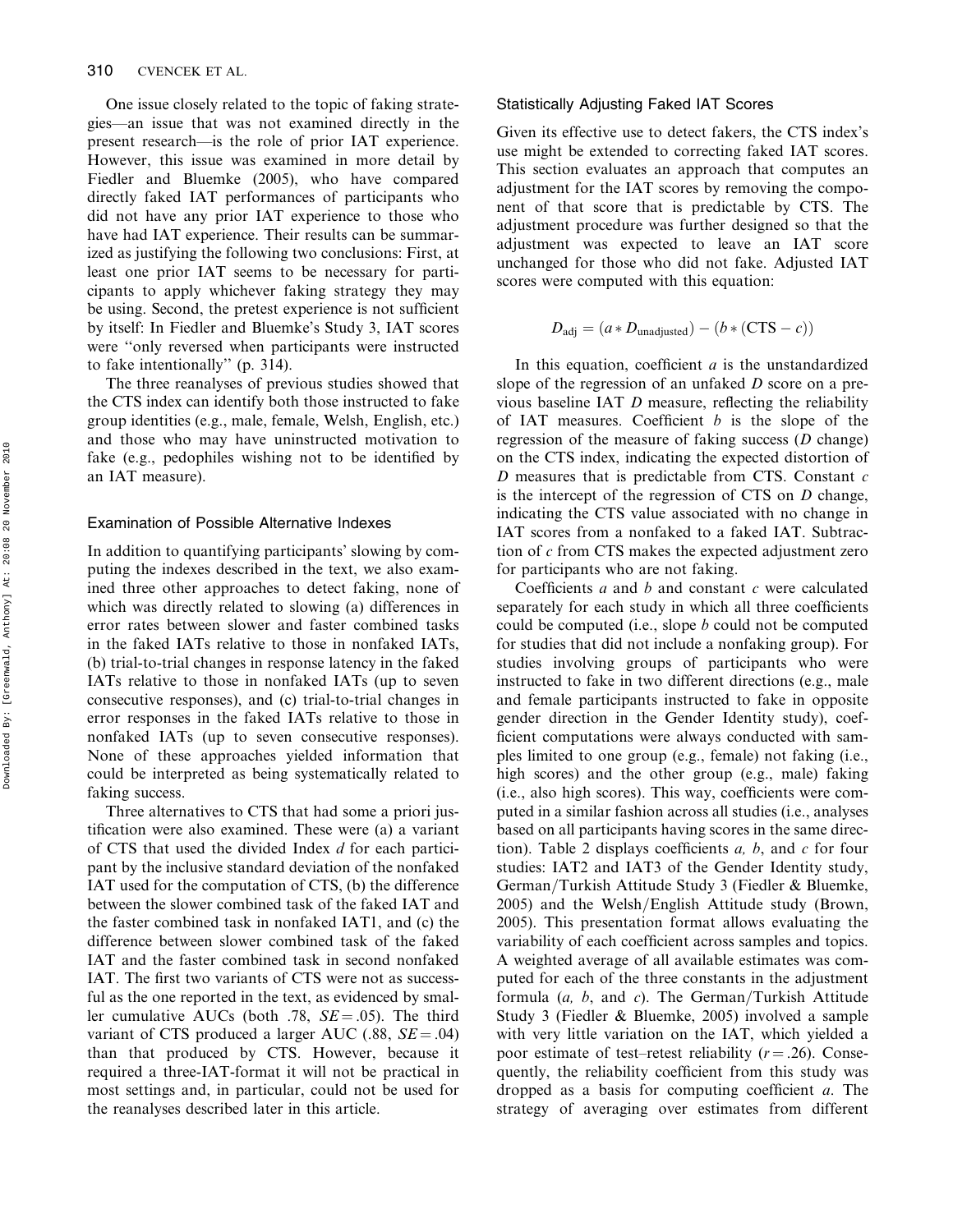| IAT                 |        |      | $Self = Femalea$ |      | $English = Positiveb$ |         | $Turkish = Positivec$ |                      |  |  |
|---------------------|--------|------|------------------|------|-----------------------|---------|-----------------------|----------------------|--|--|
| Data Set            | IAT2   |      | IAT3             |      | Study 1               |         | Study 3               |                      |  |  |
| <b>Faking Group</b> | Female | Male | Female           | Male | Welsh                 | English | German                | Weighted Row Average |  |  |
| Slope $a$           | 0.70   | 0.70 | 0.61             | 0.61 | 0.47                  | 0.47    | (0.26)                | 0.57                 |  |  |
| Slope $b$           | 2.94   | 1.47 | 1.04             | 1.02 | 1.22                  | 0.86    | 1.49                  | 1.39                 |  |  |
| Intercept $c$       | 0.15   | 0.20 | $-0.04$          | 0.13 | 0.10                  | 0.11    | 0.07                  | 0.10                 |  |  |
| Sample size $(n)$   | 24     | 23   | 23               | 24   | 40                    | 42      | 59                    |                      |  |  |

TABLE 2 Values for Coefficients a, b, and c in the Four Studies Involving Faking and Nonfaking Groups

*Note.* Coefficient  $a =$  Unstandardized slope of the regression of an unfaked D score (in D units) on a previous baseline Implicit Association Test (IAT; in D units), reflecting the reliability of IAT measures. Coefficient  $b =$  Slope of the regression of the measure of faking success (D change; in D units) on the combined task slowing (CTS) index (in seconds), indicating the expected distortion of D measures that is predictable from CTS. Constant  $c =$  Intercept of the regression of CTS on D change, indicating the values of CTS (measured in seconds) associated with no change in IAT scores from unfaked to a faked IAT. Sample sizes reflect the faking as well as the non-faking group used in each coefficient computation (see text for details). Parentheses indicate the Slope  $a$  value that was not used in the calculation of the weighted row average (see text for details).

Present study.

 $b^b$ Brown (2005).

c Fiedler and Bluemke (2005).

studies was justifiable because, in practice, adjustments might be computed for data sets that did not have appropriate data to estimate these coefficients. With the weighted average coefficient values, the adjustment formula (used for all data sets) becomes:

$$
D_{\text{adj}} = (.57 * D_{\text{faked}}) - (1.39 * (CTS - .10)).
$$

Table 3 presents correlations of both unadjusted values and these computed adjustment values with wn group membership criteria and with unfaked I scores for each study. Using weighted averages of relations, the adjusted measure correlated more

highly with both known group membership and with an unfaked IAT score.

This strategy for correcting IAT  $(D)$  scores on the basis of the CTS has three useful features:

1. The only information necessary for the calculation of CTS is the set of combined task latencies, without concern about what the specific combined task was: As evident from the results of Study 1, the CTS approach can be applied in situations in which respondents will show effects in different directions (e.g., a sample consisting of male and female individuals).

|                                        | $\mathbf T$         |
|----------------------------------------|---------------------|
|                                        | valu                |
|                                        | kno                 |
|                                        | <b>IAT</b>          |
|                                        | corr                |
|                                        |                     |
| Downloaded By: [Greenwald, Anthony] At |                     |
|                                        |                     |
|                                        | ÷<br>$\overline{a}$ |

TABLE 3 Across Six Studies Involving Instructed Faking, Adjusted IAT Measures Outperformed the Unadjusted IAT Measures in Terms of Correlations with Known Group Membership and Unfaked IAT Scores

|                                    | $\boldsymbol{N}$ | Correlations With Group Membership |                  |                                      |                  |                                           |                  | Correlations With Unfaked IAT Score         |                  |                                    |                  |
|------------------------------------|------------------|------------------------------------|------------------|--------------------------------------|------------------|-------------------------------------------|------------------|---------------------------------------------|------------------|------------------------------------|------------------|
| IAT and Data Set                   |                  | Unfaked IAT<br><b>Score</b>        |                  | Unadjusted Faked<br><b>IAT</b> Score |                  | <b>Adjusted Faked</b><br><b>IAT</b> Score |                  | <b>Unadjusted Faked</b><br><b>IAT</b> Score |                  | Adjusted Faked<br><b>IAT</b> Score |                  |
|                                    |                  | r                                  | $\boldsymbol{p}$ | r                                    | $\boldsymbol{p}$ | r                                         | $\boldsymbol{p}$ | r                                           | $\boldsymbol{p}$ | r                                  | $\boldsymbol{p}$ |
| Self = female $IAT^a$              |                  |                                    |                  |                                      |                  |                                           |                  |                                             |                  |                                    |                  |
| IAT <sub>2</sub>                   | 47               | .79                                | $10^{-8}$        | .01                                  | .96              | .52                                       | $10^{-4}$        | .01                                         | .95              | .42                                | .004             |
| IAT3                               | 47               | .75                                | $10^{-7}$        | $-.09$                               | .53              | .35                                       | .01              | $-.01$                                      | .94              | .44                                | .002             |
| English = pleasant $IAT^b$         | 82               | .67                                | $10^{-12}$       | .05                                  | .67              | .16                                       | .14              | .16                                         | .16              | .19                                | .08              |
| Turkish = positive $IATc$          |                  |                                    |                  |                                      |                  |                                           |                  |                                             |                  |                                    |                  |
| Study 1                            | 50               |                                    |                  |                                      |                  |                                           |                  | .14                                         | .32              | .39                                | .005             |
| Study 2                            | 35               |                                    |                  |                                      |                  |                                           |                  | .26                                         | .13              | .48                                | .004             |
| Study 3                            | 59               |                                    |                  |                                      |                  |                                           |                  | .11                                         | .42              | .25                                | .05              |
| Weighted average correlation $(r)$ |                  |                                    | .72              | .00                                  |                  |                                           | .32              | .11                                         |                  |                                    | .34              |

 $Note. IAT = Implicit Association Test.$ 

Present study.

 ${}^b$ Brown (2005).

c Fiedler and Bluemke (2005).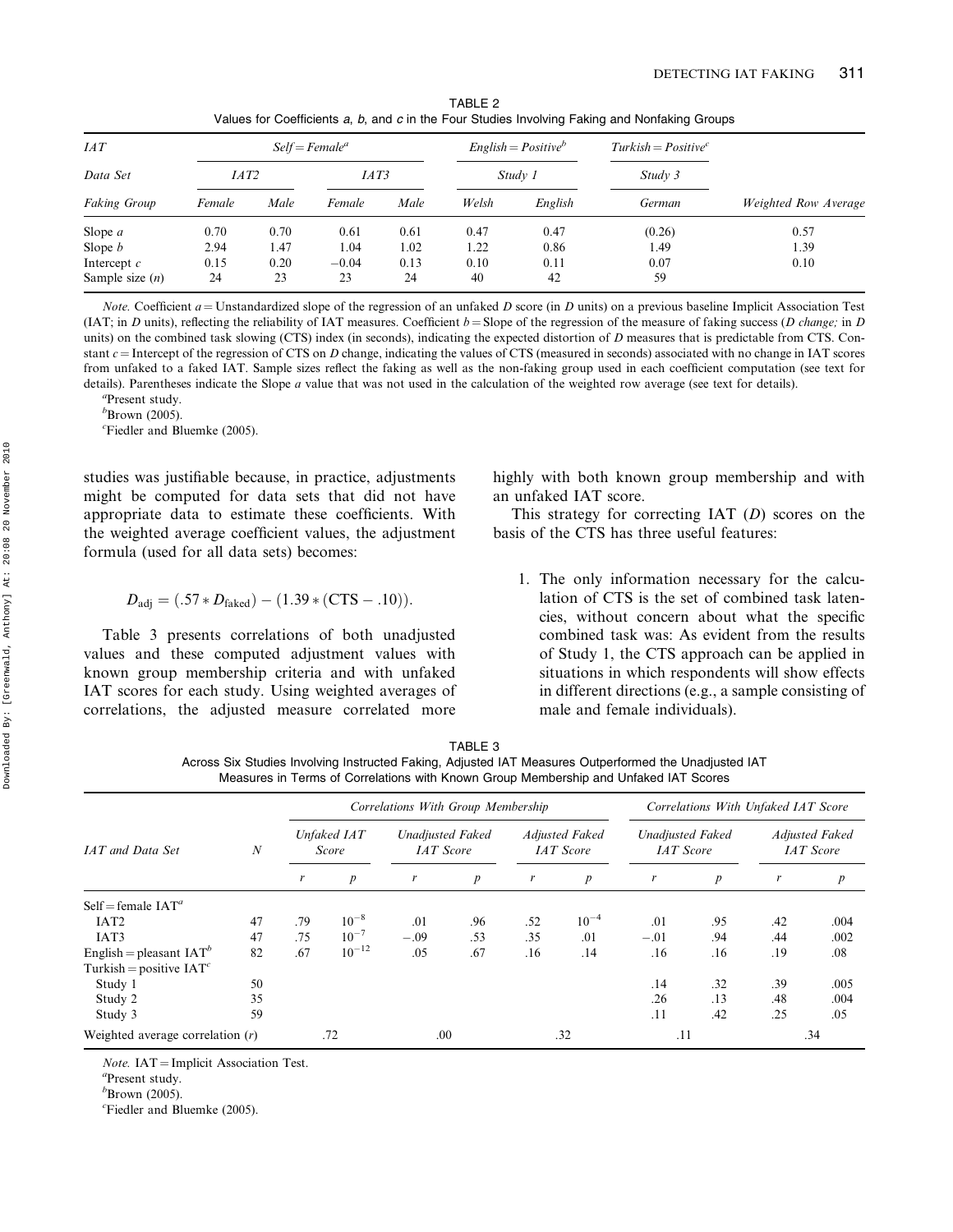- 2. The ''nonfaked IAT'' necessary for the CTS calculation can come from a different IAT: As evident from the results of the pedophile study, procedures other than a pretest measure of the same IAT can be used to obtain the data necessary for the computation of CTS.
- 3. The observed value of CTS for each respondent can be used in conjunction with the averaged values of coefficients  $a$  and  $b$  and constant  $c$  from other data sets (see Table 2).

When this approach was used in the pedophile study (Brown, Gray, & Snowden, 2009), the CTS-adjusted child–sex IAT measure correlated more highly with prisoners' offender status ( $r = .41$ ,  $p = .0002$ ) than did the unadjusted child–sex IAT measure  $(r=.28, p=.01)$ . This finding displays the applicability of the adjustment procedure in settings for which there is no independent knowledge of whether a respondent is or is not faking. This result also indicates the potential of the adjustment formula to be used with respondents who may be motivated to fake, such as drug users (Sartori, Agosta, Zogmaister, Ferrara, & Castiello, 2008), psychopathic murderers (Gray, MacCulloch, Smith, Morris, & Snowden, 2003), patients at risk for suicide (Nock & Banaji, 2007a, 2007b), or convicted pedophiles (Gray, Brown, MacCulloch, Smith, & Snowden, 2005; Steffens, Yundina, & Panning, 2008).

The strategy used to compute the CTS index could also be adapted to IAT task configurations different from the ones in this research. For example, in a recent study of faking, Agosta, Ghirardi, Zogmaister, Castiello, and Sartori (2010) reported an index of slowing relative to single task blocks. Across their four studies, their index classified faking participants with 88% accuracy. When the CTS approach was applied to Agosta et al.'s (2010) data, it correctly classified 75% of intentionally faking participants. This independent work establishes that the approach reported here is not unique in being able to detect faking in IAT data sets.

## General Approach to Computing Adjustments

Because IAT procedures vary substantially across studies (e.g., as evident in the variability of fitted parameters presented in Table 2), the present correction formula cannot be claimed to be universally optimal. Subsequent research can use the same general strategy developed here to develop faking predictors and to compute adjustment formulas. The procedure to identify an indicator of faked IAT performances has four steps: First, participants complete a baseline IAT measure under standard (nonfaking) instructions. Second, a random subset of the participants is instructed to fake a subsequent IAT. Third, candidate indexes of faking are computed. Fourth, these candidate indexes are evaluated for ability to predict change in IAT scores on a faked IAT. Best performing indexes can then be used to compute adjusted IAT measures, as in the analyses of present Tables 2 and 3.

The present results come from studies involving well-established associations among categories self, gender, and nationality. Previous research has shown that participants can effectively fake novel associations (De Houwer et al., 2007). Applicability of the CTS-based approach to detecting faking should be considered, for the present, unknown as it pertains to detection of faking for novel associations. Future research might eventually suggest additional statistical indicators of faking (and corresponding methods for adjustment of faked IAT scores).

Such further research can assume practical significance in the context of clinical attempts to diagnose pathologies associated with criminal behavior using IAT measures (Gray et al., 2005; Gray et al., 2003). In addition, the Timed Antagonistic Response Alethiometer (Gregg, 2007) and the Autobiographical IAT (Sartori et al., 2008) are two recent adaptations of the IAT that have been successfully applied as lie detection techniques. The use of CTS might guide development of other indexes that can be computed from data obtained with TARA or an IAT to expand upon existing methods and provide both forensic and clinical fields with additional procedures that can be used as lie detection techniques.

## Conclusion

Findings of the present experiment and reanalyses of three other experiments involving instructed or possibly motivated faking confirmed that an index of combined task slowing (CTS) can correctly classify faked and nonfaked IAT performances with an average 75% accuracy. This result contrasts with Fiedler and Bluemke's (2005) pessimistic conclusion that identification of fakers on IAT measures was ''virtually impossible'' (p. 315). The present CTS index was also shown to be effective in adjusting faked IAT scores, increasing correlations with known group membership and unfaked IAT score respectively from  $r = .00$  and  $r = .11$  to  $r = .32$  and  $r = .34$  with CTS-adjusted measures. In conclusion, faking of the IAT can not only be detected, but—to a useful extent—can be corrected.

#### ACKNOWLEDGMENTS

This research was supported in part by NIMH grants MH-57672 and MH-01533, as well as a grant from the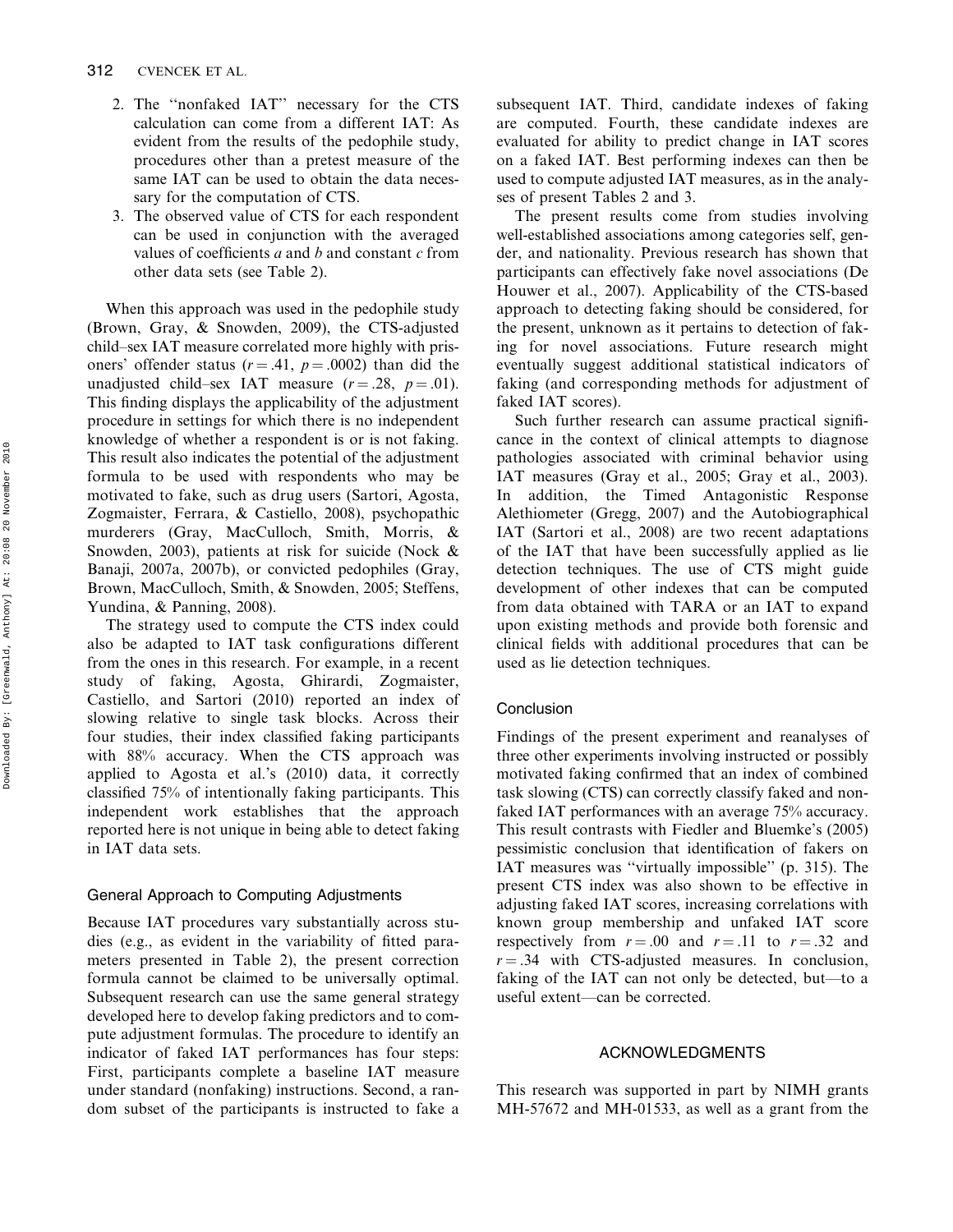National Science Foundation (OMA-0835854) to the LIFE Science of Learning Center.

We thank Klaus Fiedler and Matthias Bluemke for providing the data used in Reanalysis 1.

#### REFERENCES

- Agosta, S., Ghirardi, V., Zogmaister, C., Castiello, U., & Sartori, G. (2010). Detecting fakers of the autobiographical IAT. Applied Cognitive Psychology. Advance online publication. doi:10.1002/ acp.1691
- Asendorpf, J. B., Banse, R., & Mücke, D. (2002). Double dissociation between implicit and explicit personality self-concept: The case of shy behavior. Journal of Personality and Social Psychology, 83, 380–393.
- Banse, R., Seise, J., & Zerbes, N. (2001). Implicit attitudes towards homosexuality: Reliability, validity, and controllability of the IAT. Zeitschrift für Experimentelle Psychologie, 48, 145–160.
- Brown, A. (2005). Investigating faking on the streamlined IAT. Unpublished doctoral dissertation, University of Cardiff, Cardiff, Wales.
- Brown, A. S., Gray, N. S., & Snowden, R. J. (2009). Implicit measurement of sexual preferences in child sex abusers: Role of victim type and denial. Sexual Abuse: A Journal of Research and Treatment, 21, 166–180.
- Butcher, J. N., & Han, K. (1995). Development of an MMPI-2 scale to assess the presentation of self in a superlative manner: The S scale. In J. N. Butcher & C. D. Spielberger (Eds.), Advances in personality assessment (pp. 25–50). Hillsdale, NJ: Erlbaum.
- De Houwer, J., Beckers, T., & Moors, A. (2007). Novel attitudes can be faked on the Implicit Association Test. Journal of Experimental Social Psychology, 43, 972–978.
- Egloff, B., & Schmukle, S. C. (2002). Predictive validity of an implicit association test for assessing anxiety. Journal of Personality and Social Psychology, 83, 1441–1455.
- Fiedler, K., & Bluemke, M. (2005). Faking the IAT: Aided and unaided response control on the implicit association tests. Basic and Applied Social Psychology, 27, 307–316.
- Gray, N. S., Brown, A. S., MacCulloch, M. J., Smith, J., & Snowden, R. J. (2005). An implicit test of the associations between children and sex in pedophiles. Journal of Abnormal Psychology, 114, 304–308.
- Gray, N. S., MacCulloch, M. J., Smith, J., Morris, M., & Snowden, R. J. (2003). Violence viewed by psychopathic murderers: Adapting a revealing test may expose those psychopaths who are most likely to kill. Nature, 423, 497–498.
- Green, D. M., & Swets, J. A. (1966). Signal detection theory and psychophysics. New York: Wiley.
- Greenwald, A. G., McGhee, D. E., & Schwartz, J. L. K. (1998). Measuring individual differences in implicit cognition: The Implicit Association Test. Journal of Personality and Social Psychology, 74, 1464–1480.
- Greenwald, A. G., Nosek, B. A., & Banaji, M. R. (2003). Understanding and using the Implicit Association Test: I. An improved scoring algorithm. Journal of Personality and Social Psychology, 85, 197–216.
- Gregg, A. (2007). When vying reveals lying: The timed antagonistic response alethiometer. Applied Cognitive Psychology, 21, 621–647.
- Kim, D. (2003). Voluntary controllability of the Implicit Association Test (IAT). Social Psychology Quarterly, 66, 83–96.
- Nock, M. K., & Banaji, M. R. (2007a). Assessment of self-injurious thoughts using a behavioral test. The American Journal of Psychiatry, 164, 820–823.
- Nock, M. K., & Banaji, M. R. (2007b). Prediction of suicide ideation and attempts among adolescents using a brief performance-based test. Journal of Consulting and Clinical Psychology, 75, 707–715.
- Sartori, G., Agosta, S., Zogmaister, C., Ferrara, S., & Castiello, U. (2008). How to accurately detect autobiographical events. Psychological Science, 19, 772–780.
- Schnabel, K., Banse, R., & Asendorpf, J. B. (2006). Employing automatic approach and avoidance tendencies for the assessment of implicit personality self-concept: The Implicit Association Procedure (IAP). Experimental Psychology, 53, 69–76.
- Steffens, M. C. (2004). Is the Implicit Association Test immune to faking? Experimental Psychology, 51, 165-179.
- Steffens, M. C., Yundina, E., & Panning, M. (2008). Automatic associations with ''erotic'' in child sexual offenders: Identifying those in danger of reoffence. Sexual Offender Treatment, 3(2). Available from http://www.sexual-offender-treatment.org/2-2008\_03.html

#### APPENDIX

#### Instructions to Fake

This is a very important part of the experiment! We would appreciate your careful reading. THANK YOU. In the task you just completed, you may have noticed that it was easier for you to respond to one of the tasks than the other. Typically, women find it easier to give the same responses to female-self and male-other than to male-self and female-other, and men typically find the reverse pattern easier. These patterns are understandable in terms of psychological gender differences that have been demonstrated frequently in previous studies.

Of course, we can't know what your performance in the first part of the experiment will show until we later analyze the data. The tasks that you have already completed were intended to introduce you to the methods used in this research. The important part of this research is your next task.

Regardless of your performance in the previous task, please treat the following task as if YOU WERE A PERSON OF THE OPPOSITE GENDER. We are asking you to do this (and will give you suggestions of how to do it) to learn whether it is possible to successfully give an altered response pattern. Instructions for MALE subjects are on the next page.

If you are FEMALE:

- 1. Try to go deliberately slowly in the condition in which SELF and FEMALE get the left response (and OTHER and MALE get the right response).
- 2. Also try to respond rapidly for the condition in which OTHER and FEMALE get the left response (and SELF and MALE get the right response).